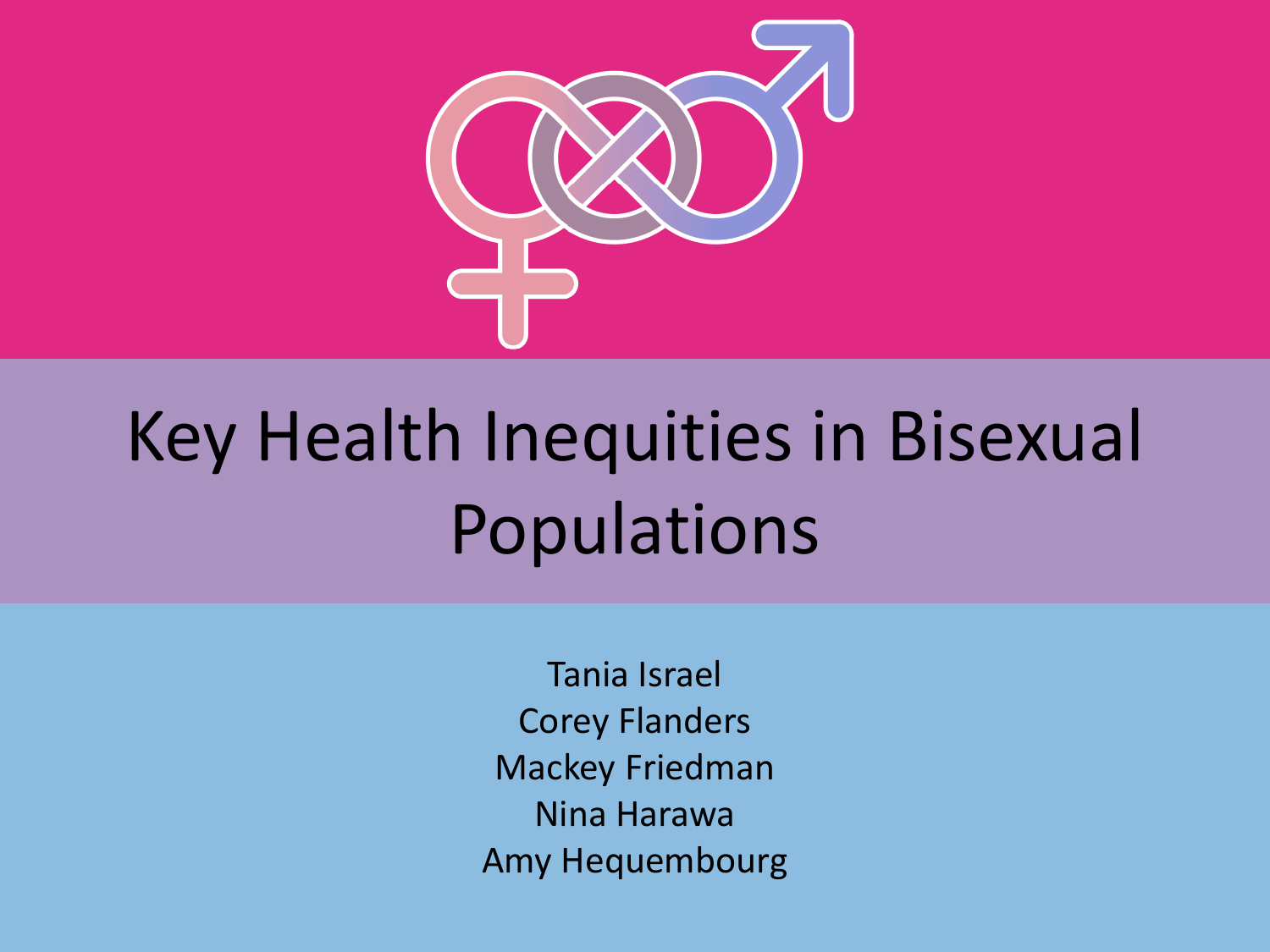### Psychological/Behavioral Bi Health **Disparities**

Mood disorders (e.g., depression) Anxiety **Suicidality** Well being Substance use & dependence HIV and other STIs

> (Blosnich, et al., 2016; Bostwick, et al., 2010; Feinstein & Dyar, 2017; Jeffries, 2014; McCabe, et al., 2009)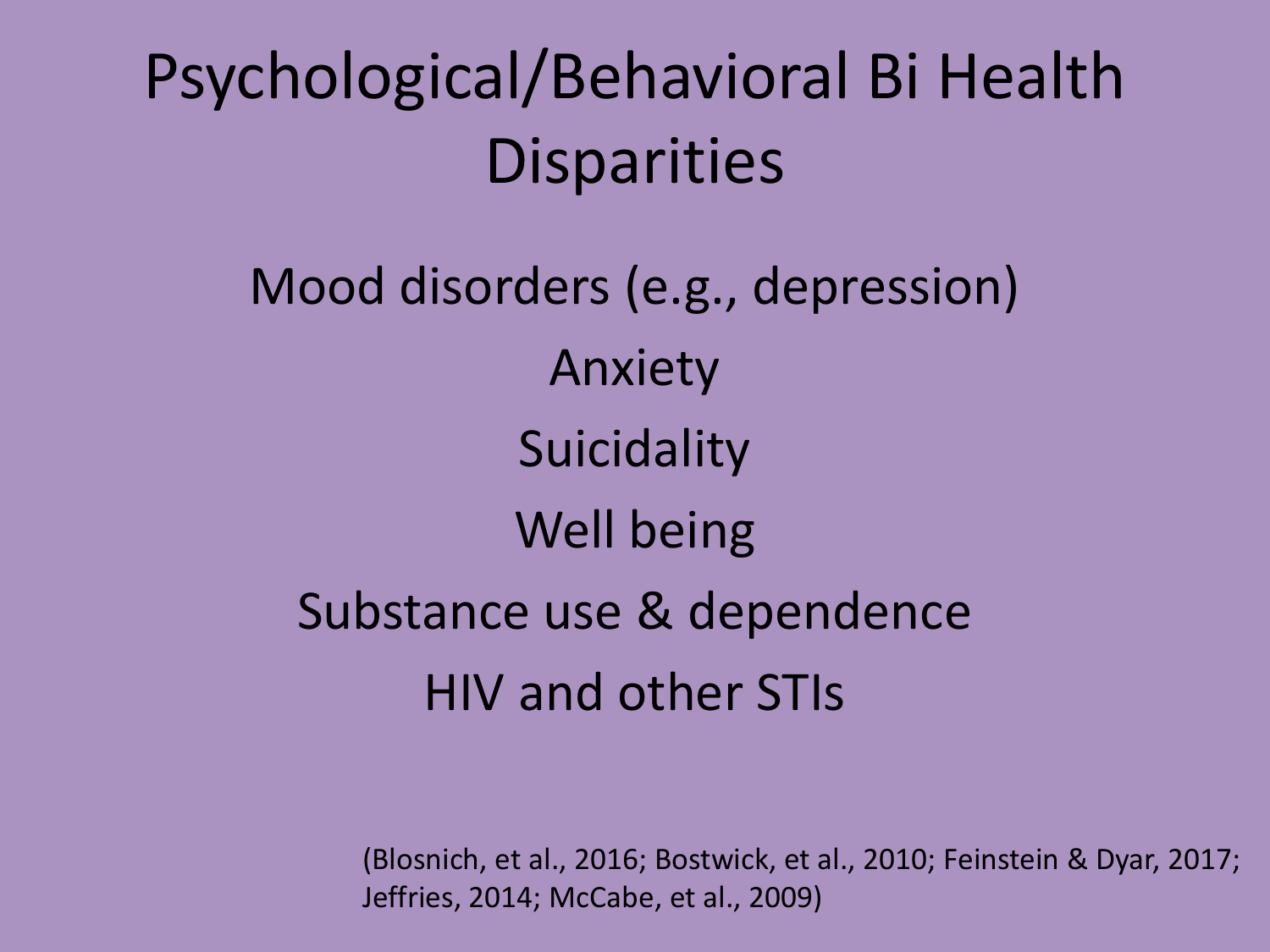# Physical Bi Health Disparities High cholesterol High blood pressure Gastrointestinal conditions (e.g., ulcer) Hepatic (liver) disease Arthritis **Obesity** Number of physical health conditions Health quality of life

(Dyar, et al., 2019 ; Katz-Wise, Mereish, & Woulfe, 2017)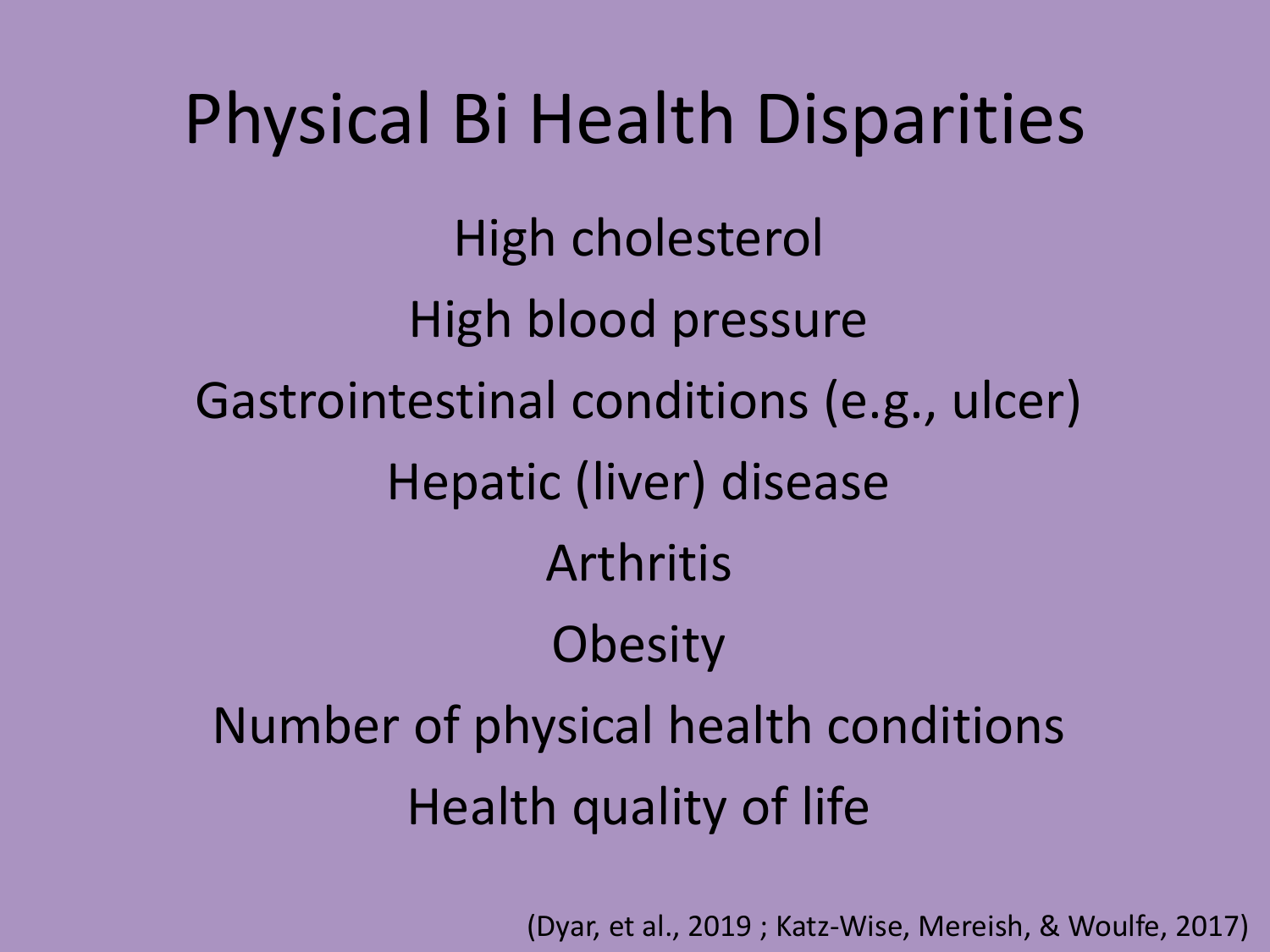### What Explains Bi Health Disparities?

- Distal stressors
	- Anti-bisexual experiences
	- Structural stigma
- Proximal stressors
	- Internalized stigma
	- Identity concealment
	- Rejection sensitivity
- Mediators
	- Emotion dysregulation
	- Isolation
	- Vicarious trauma
	- Loneliness



Figure 1. Minority stress processes in lesbian, gay, and bisexual populations.

(Hatzenbuehler, 2014; Katz-Wise, Mereish, & Woulfe, 2017; Mereish, Katz-Wise, & Woulfe, 2017; Meyer, 2003; Pachankis, et al., 2015; Rogers, et al., 2017; Vencill, et al., 2017)

#### Minority Stress Theory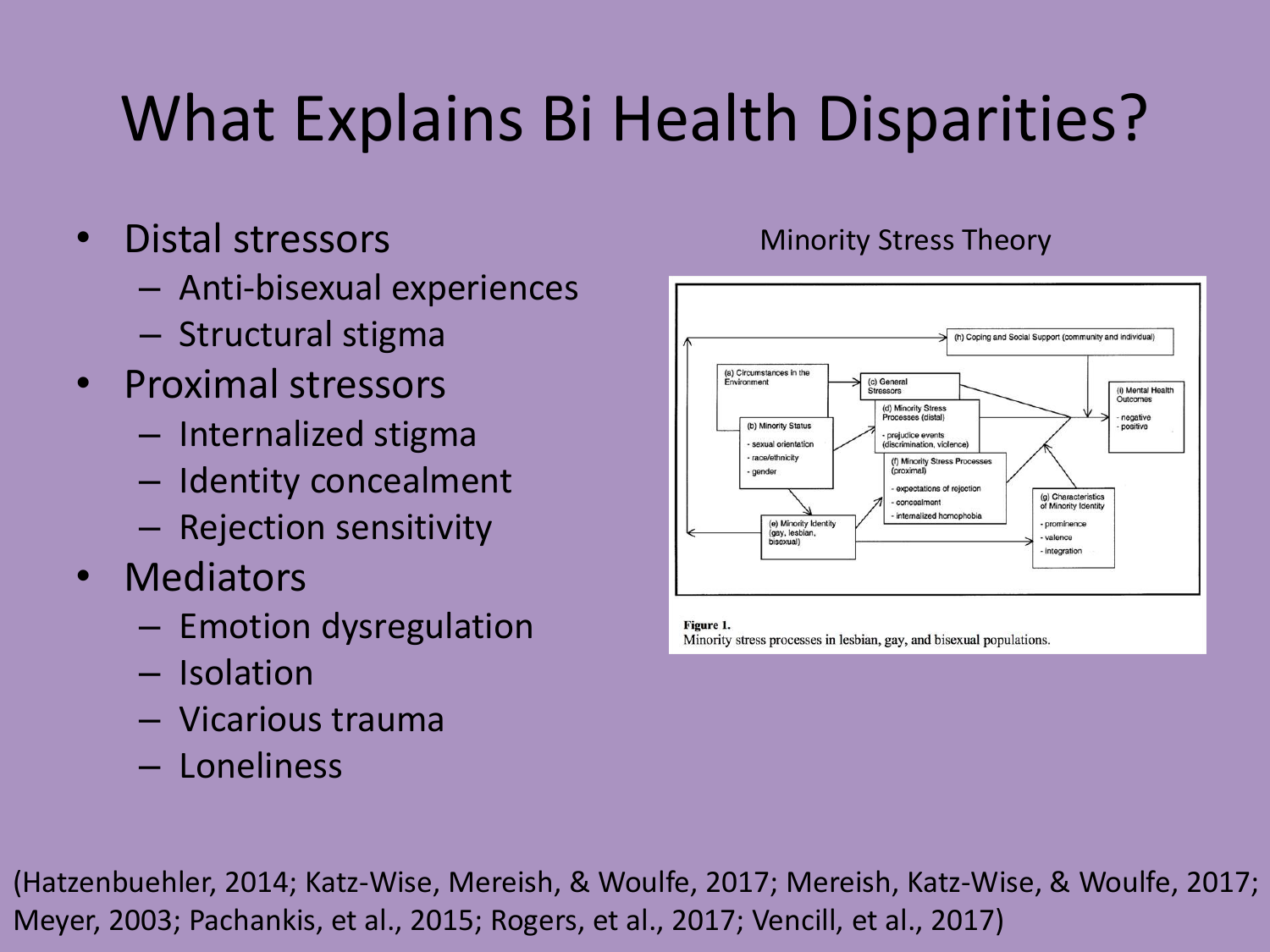### How to Reduce Bi Health Disparities

Increase coping skills Increase social support Reduce internalized binegativity Increase bi positive events Increase protective factors Promote resilience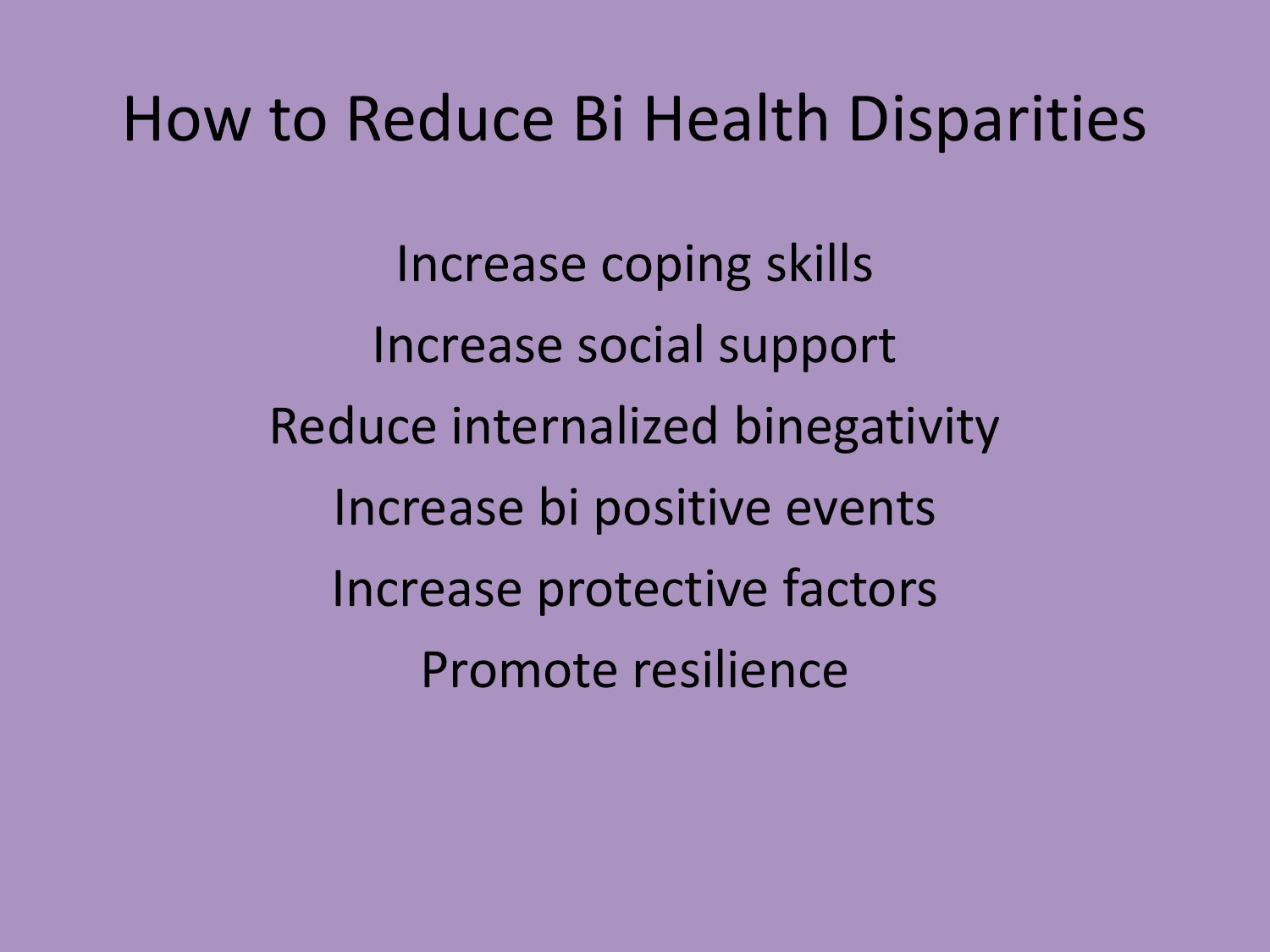### Barriers to Reducing Bi Health **Disparities**

Identifying and reaching target audience Provider attitudes and lack of knowledge Limited bi-inclusivity in LGBTQ organizations Binegativity in heterosexual and L/G communities

Limited intervention research on bi-specific interventions or with bi-specific samples